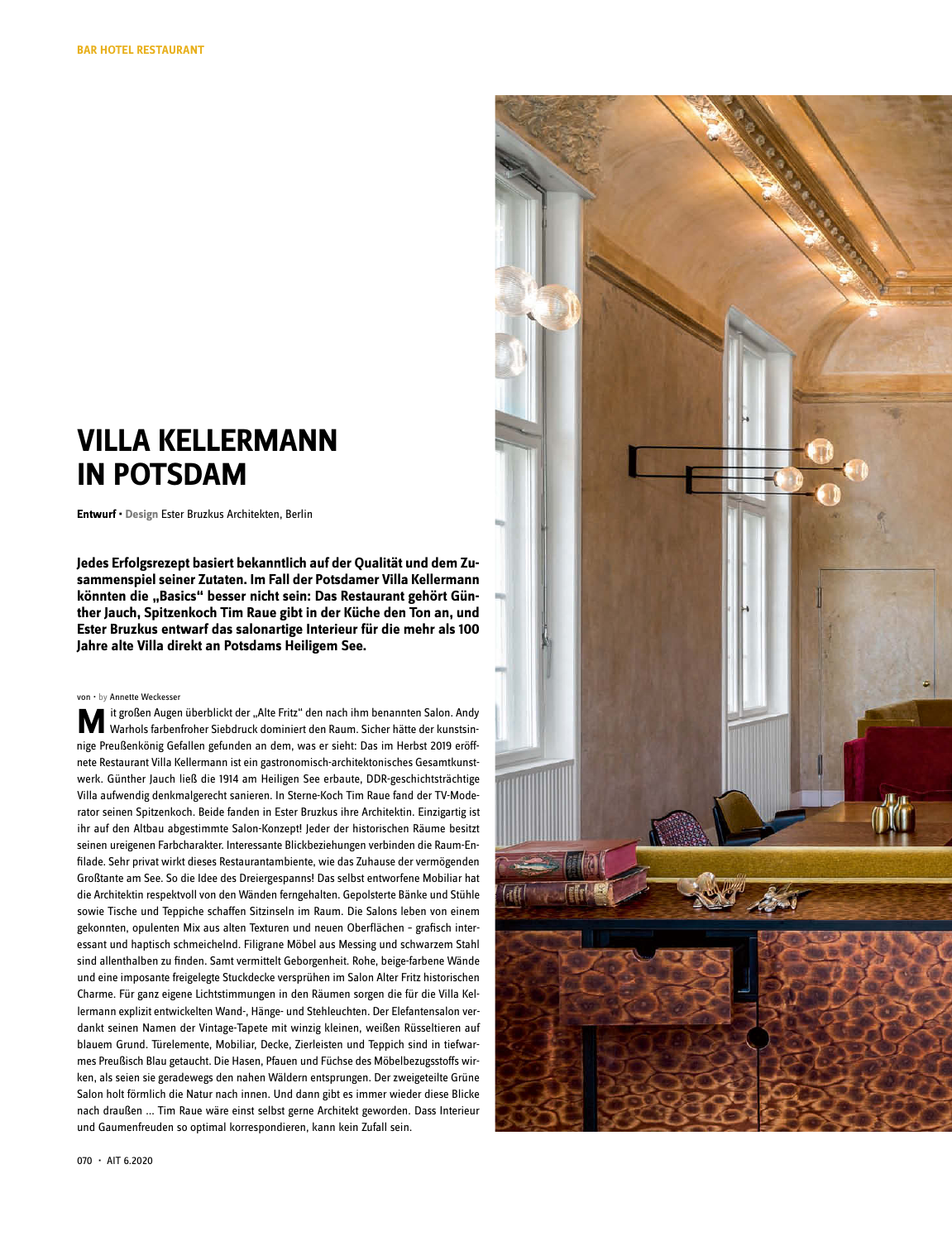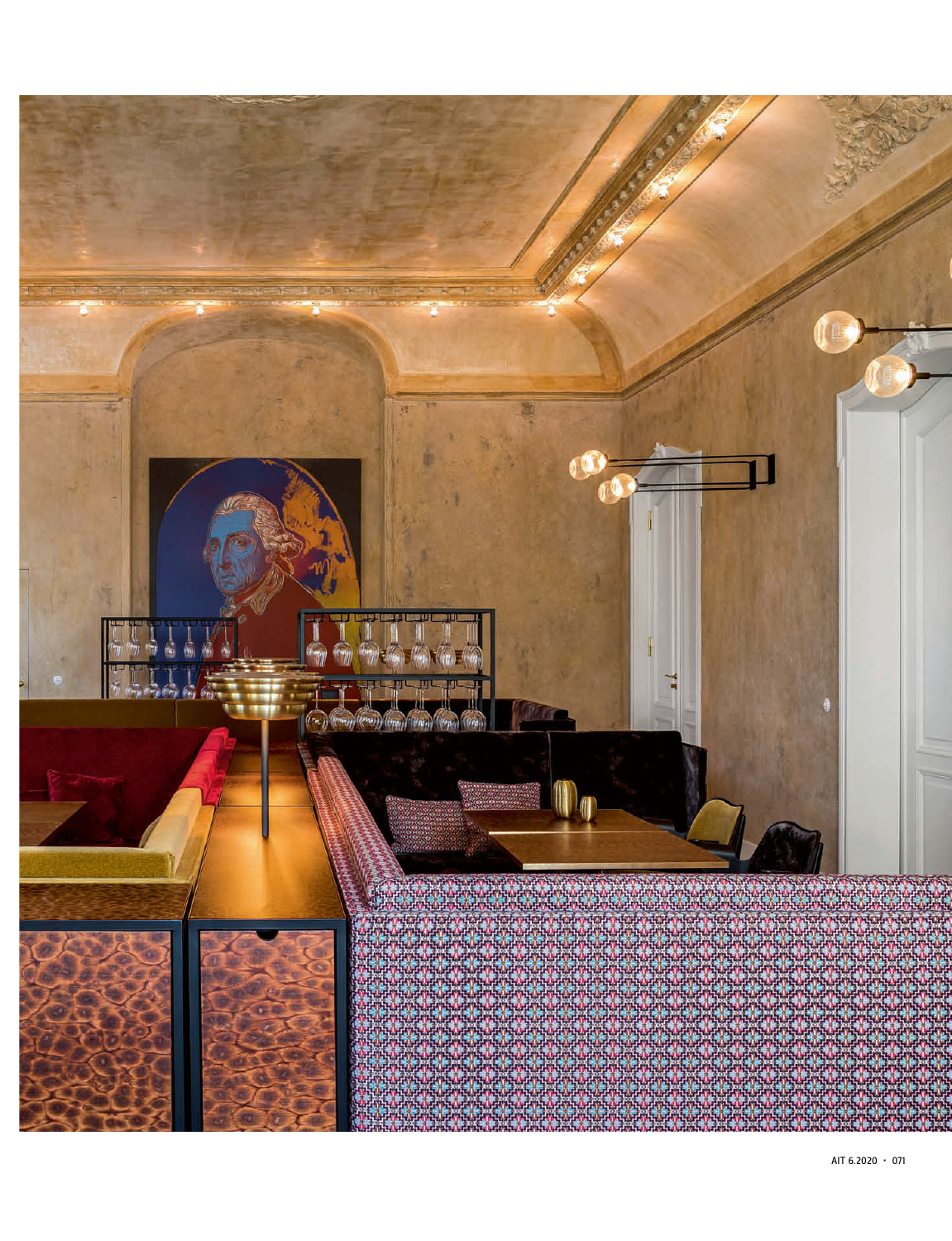

Der "Elefantensalon": Lounge in Preußisch Blau · The "Elephant Salon": lounge in Prussian blue



Gäste-WCs: Messing, Natursteine, kräftiges Rot • Guest toilets: brass, natural stone, vibrant red



Der "Grüne Salon": Textilien, Texturen, Farben, Mobiliar und Leuchten erzeugen gehoben-privates Salon-Flair · The "Green Salon": textiles, textures, colours, furniture and luminaires produce the upscale-private salon flair